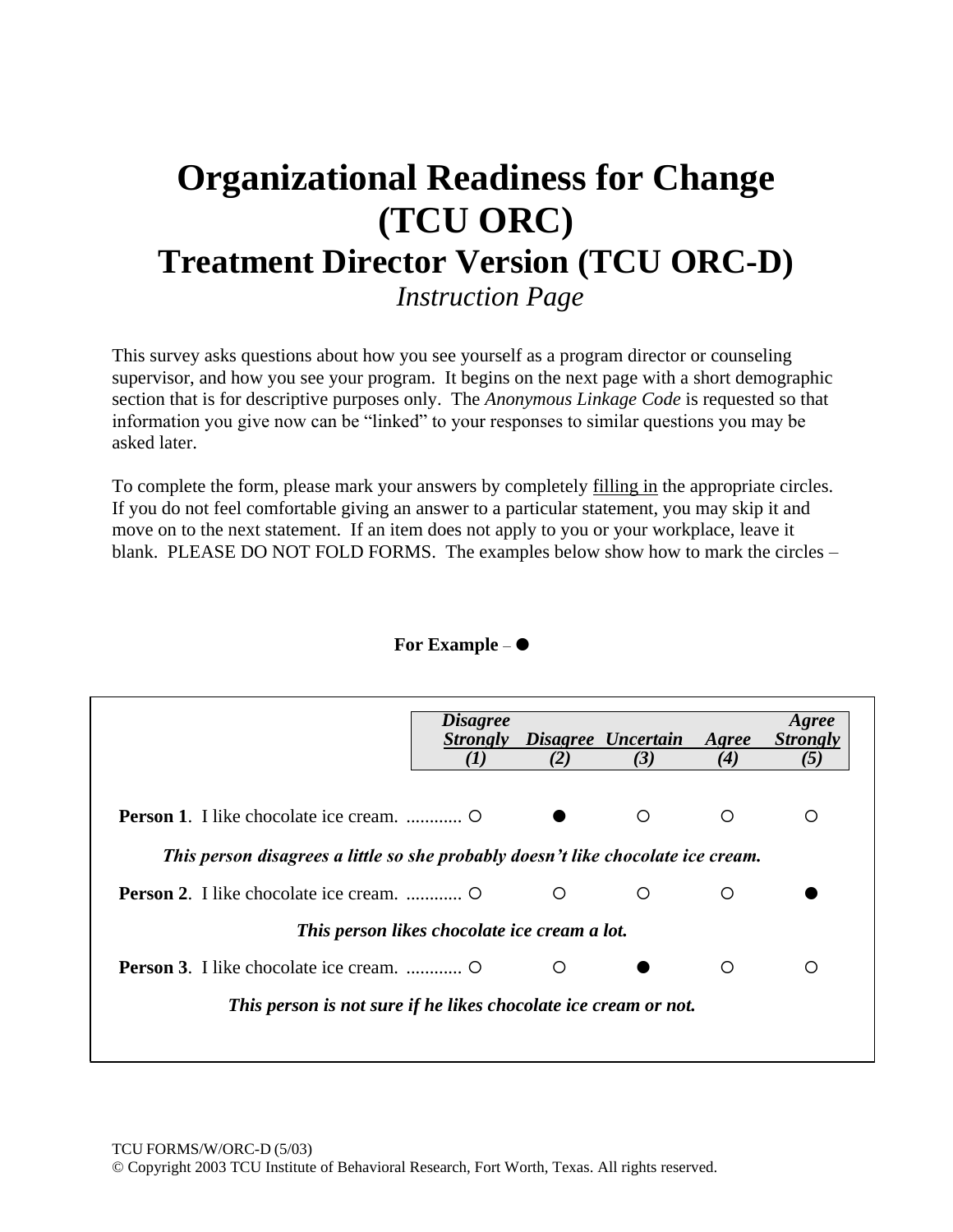## **Organizational Readiness for Change (TCU ORC)**

**Treatment Director Version (TCU ORC-D)**

| The anonymous linkage code below will be used to match data from different evaluation forms<br>without using your name or information that can identify you.                                                                                                                                                                                 |                                                                                                                                                        |                                                                        |                                                                                                                |  |  |  |  |  |  |  |
|----------------------------------------------------------------------------------------------------------------------------------------------------------------------------------------------------------------------------------------------------------------------------------------------------------------------------------------------|--------------------------------------------------------------------------------------------------------------------------------------------------------|------------------------------------------------------------------------|----------------------------------------------------------------------------------------------------------------|--|--|--|--|--|--|--|
| Please complete the following items for your anonymous code:                                                                                                                                                                                                                                                                                 |                                                                                                                                                        |                                                                        |                                                                                                                |  |  |  |  |  |  |  |
| First letter in mother's first name:                                                                                                                                                                                                                                                                                                         |                                                                                                                                                        | First letter in father's first name:                                   |                                                                                                                |  |  |  |  |  |  |  |
| First digit in your social security number:                                                                                                                                                                                                                                                                                                  |                                                                                                                                                        |                                                                        | Last digit in your social security number:                                                                     |  |  |  |  |  |  |  |
| $O$ Female<br>Today's Date: $\  \_\_ \ $<br>Are you: $\bigcirc$ Male<br><b>DAY</b><br><b>YR</b><br><b>MO</b>                                                                                                                                                                                                                                 |                                                                                                                                                        |                                                                        |                                                                                                                |  |  |  |  |  |  |  |
| Are you Hispanic or Latino? $\bigcirc$ No<br>Your Birth Year: $19 \mid \underline{\qquad} \mid \underline{\qquad}$<br>$\bigcirc$ Yes                                                                                                                                                                                                         |                                                                                                                                                        |                                                                        |                                                                                                                |  |  |  |  |  |  |  |
| Are you: [MARK ONE]<br>O American Indian/Alaska Native<br>$\circ$ White<br>$O$ Asian<br>$\bigcirc$ More than one race<br>O Native Hawaiian or Other Pacific Islander<br>$\circ$ Other (specify):<br>O Black or African American                                                                                                              |                                                                                                                                                        |                                                                        |                                                                                                                |  |  |  |  |  |  |  |
| <b>Highest Degree Status: [MARK ONE]</b><br>$\bigcirc$ No high school diploma or equivalent<br>$\bigcirc$ Bachelor's degree<br>O High school diploma or equivalent<br>O Master's degree<br>O Doctoral degree or equivalent<br>O Some college, but no degree<br>$\circ$ Other (medical assistant, RN, post-doctorate)<br>O Associate's degree |                                                                                                                                                        |                                                                        |                                                                                                                |  |  |  |  |  |  |  |
| Discipline/Profession: [MARK ALL THAT APPLY]                                                                                                                                                                                                                                                                                                 |                                                                                                                                                        |                                                                        |                                                                                                                |  |  |  |  |  |  |  |
| O Addictions Counseling<br>$\circ$ Other Counseling<br>O Education<br>O Vocational Rehabilitation<br>O Criminal Justice<br>$\bigcirc$ Psychology                                                                                                                                                                                             | O Social Work/Human Services<br>O Physician Assistant<br>O Medicine: Primary Care<br>O Medicine: Psychiatry<br>$O$ <i>Medicine: Other</i><br>$O$ Nurse |                                                                        | O Nurse Practitioner<br>O Administration<br>O None, unemployed<br>O None, student<br>$\bigcirc$ Other (specify |  |  |  |  |  |  |  |
| <b>Certification Status in Addictions Field:</b> [MARK ONE]                                                                                                                                                                                                                                                                                  |                                                                                                                                                        |                                                                        |                                                                                                                |  |  |  |  |  |  |  |
| $\bigcirc$ Not certified or licensed in addiction<br>$\circ$ Previously certified or licensed, not now                                                                                                                                                                                                                                       |                                                                                                                                                        | O Currently certified or licensed<br>$O$ Intern                        |                                                                                                                |  |  |  |  |  |  |  |
| How many years of experience do you have in the drug abuse counseling field?                                                                                                                                                                                                                                                                 |                                                                                                                                                        |                                                                        |                                                                                                                |  |  |  |  |  |  |  |
| $\circ$ 0-6 months                                                                                                                                                                                                                                                                                                                           |                                                                                                                                                        | $\bigcirc$ 6-11 months $\bigcirc$ 1 to 3 years $\bigcirc$ 3 to 5 years | $O$ over 5 years                                                                                               |  |  |  |  |  |  |  |
| How long have you been in your present job?<br>$\circ$ 0-6 months<br>$\circ$ 6-11 months                                                                                                                                                                                                                                                     |                                                                                                                                                        | $\bigcirc$ 1 to 3 years $\bigcirc$ 3 to 5 years                        | $O$ over 5 years                                                                                               |  |  |  |  |  |  |  |
| <u>How many clients</u> are currently being treated in your program?                                                                                                                                                                                                                                                                         |                                                                                                                                                        |                                                                        |                                                                                                                |  |  |  |  |  |  |  |
| $OI-20$<br>$O$ 21-40                                                                                                                                                                                                                                                                                                                         | $O$ 41-80                                                                                                                                              | $O 81 - 160$                                                           | O > 160                                                                                                        |  |  |  |  |  |  |  |
| TCU FORMS/W/ORC-D (5/03)                                                                                                                                                                                                                                                                                                                     |                                                                                                                                                        | 1 of 10                                                                |                                                                                                                |  |  |  |  |  |  |  |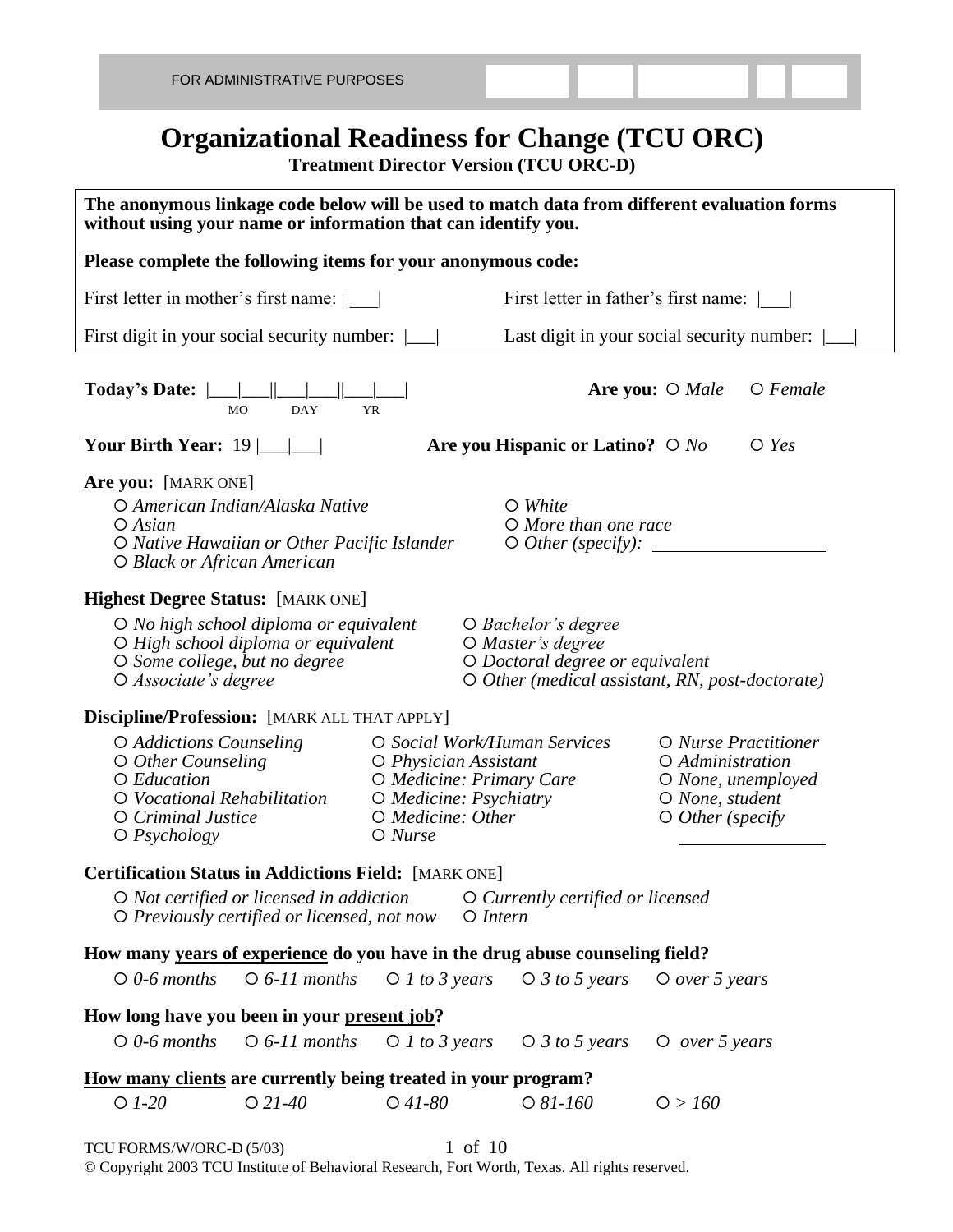#### **DRUG TREATMENT UNIT INFORMATION**

#### **Is your drug treatment unit –** [MARK ONE]

- *Independent (not part of a parent organization)*
- *One of several drug treatment units under a parent organization*
- **What is the zip code for your treatment unit?** ................................................|\_\_\_|\_\_\_|\_\_\_|\_\_\_|\_\_\_|

#### **Which of the following best describes this treatment unit?** [MARK ONE]

- *Intensive outpatient 9 or more hours of structured programming per week (non-methadone)*
- *Outpatient services less than 9 hours of structured programming per week (non-methadone)*
- *Outpatient methadone*
- *Therapeutic community*
- *Inpatient/residential*
- *Halfway house/work release*
- *Other (please specify)*

#### **Which one category best describes the primary setting of this treatment unit?** [MARK ONE]

- *or Integrated Health Plan Facility Family/children service agency*
- *Hospital or university Social services agency*
- *specialized hospital Jail or prison*
- *Health center (including Juvenile detention primary care setting*)  $\qquad \qquad \qquad$  *O Private or group practice*
- *Mental health service setting Other (please specify) or community mental health clinic*
- *Health Maintenance Organization Free-standing substance abuse services*
	-
	-
- *Psychiatric or other Other multi-service agency*
	-
	-
	-
	-

#### **Primary service area for treatment unit?** [MARK ONE]

*Rural Suburban Urban*

#### **Type of substance abuse problems treated?** [MARK ONE]

- *Alcohol problems only*
- *Drug problems only*
- *Both alcohol and drug problems*

#### **Does your treatment unit primarily serve –**

| Dual diagnosis clients (e.g., mental health and substance abuse)? $\circ$ No $\circ$ Yes |  |
|------------------------------------------------------------------------------------------|--|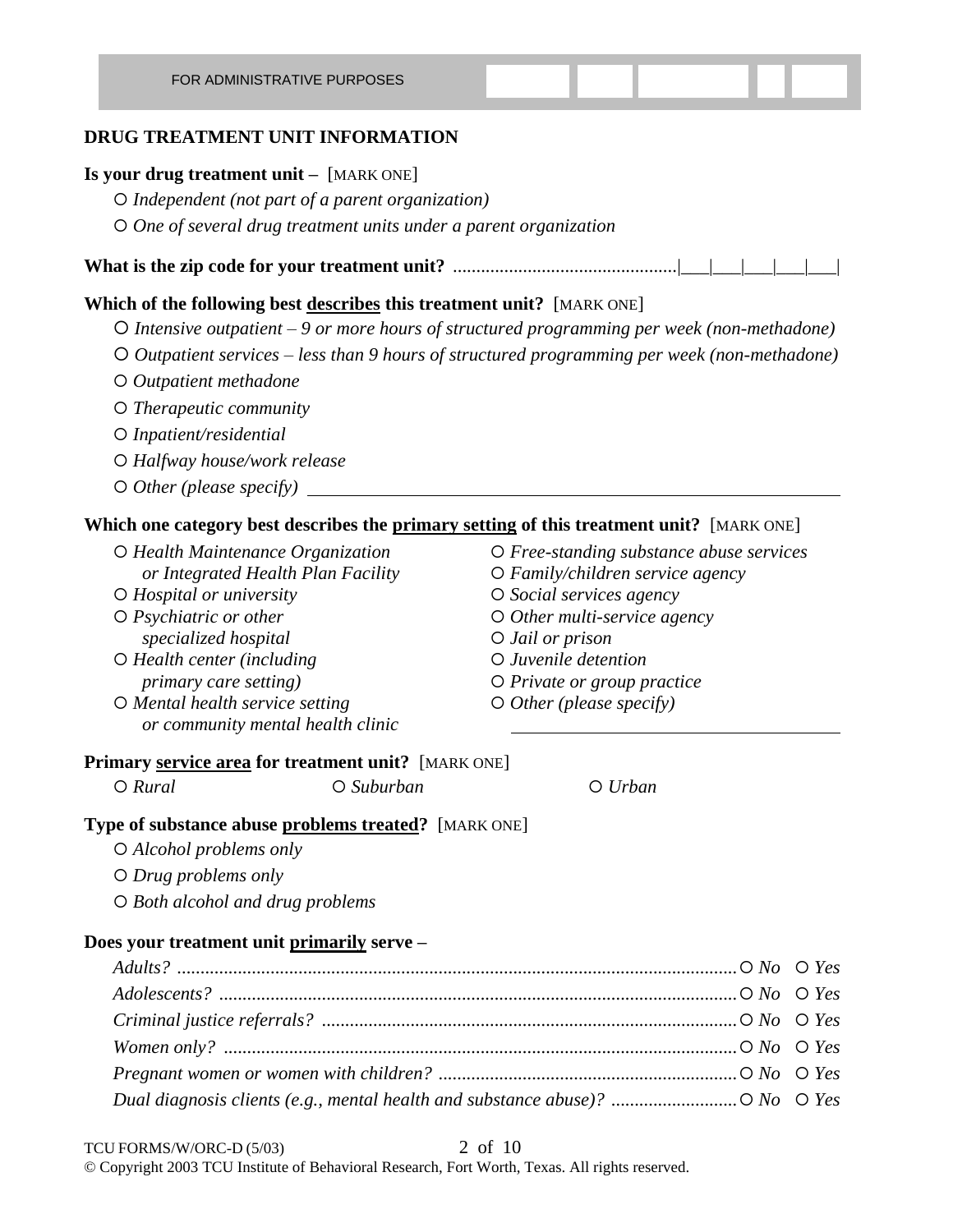### **Organizational Readiness for Change (TCU ORC) Treatment Director Version (TCU ORC-D)**

*PLEASE FILL IN THE CIRCLE THAT SHOWS YOUR ANSWER TO EACH ITEM.*

|     |                                                                                           | <b>Disagree</b><br><b>Strongly</b><br>(I) | (2) | Disagree Uncertain<br>(3) | Agree<br>(4) | Agree<br><b>Strongly</b><br>(5) |
|-----|-------------------------------------------------------------------------------------------|-------------------------------------------|-----|---------------------------|--------------|---------------------------------|
|     | Your program needs additional guidance in -                                               |                                           |     |                           |              |                                 |
| 1.  | documenting service needs of clients<br>for making treatment placements.  O               |                                           | O   | O                         | O            | $\circ$                         |
|     | 2. tracking and evaluating performance                                                    |                                           | O   | O                         | O            | O                               |
| 3.  | obtaining information that can document                                                   |                                           | O   | O                         | O            | O                               |
| 4.  | automating client records for billing                                                     |                                           | O   | O                         | $\circ$      | $\circ$                         |
| 5.  | evaluating staff performance and                                                          |                                           | O   | $\circ$                   | $\circ$      | $\circ$                         |
| 6.  | selecting new treatment interventions and<br>strategies for which staff need training.  O |                                           | O   | O                         | O            | O                               |
|     | 7. improving the recording and retrieval                                                  |                                           | O   | O                         | O            | $\circ$                         |
| 8.  | generating timely "management" reports<br>on clinical, financial, and outcome data.  O    |                                           | O   | $\circ$                   | $\circ$      | $\circ$                         |
|     | Your counseling staff needs more training for -                                           |                                           |     |                           |              |                                 |
| 9.  | assessing client problems and needs.  O                                                   |                                           | O   | $\circ$                   | $\circ$      | $\circ$                         |
|     | 10. increasing client participation                                                       |                                           | O   | O                         | O            | O                               |
| 11. |                                                                                           |                                           | O   | $\circ$                   | O            | $\circ$                         |
| 12. |                                                                                           |                                           | O   | O                         | O            | O                               |
| 13. | improving client thinking and                                                             |                                           | O   | $\circ$                   | $\circ$      | O                               |
| 14. | improving behavioral management                                                           |                                           | O   | $\circ$                   | O            | $\circ$                         |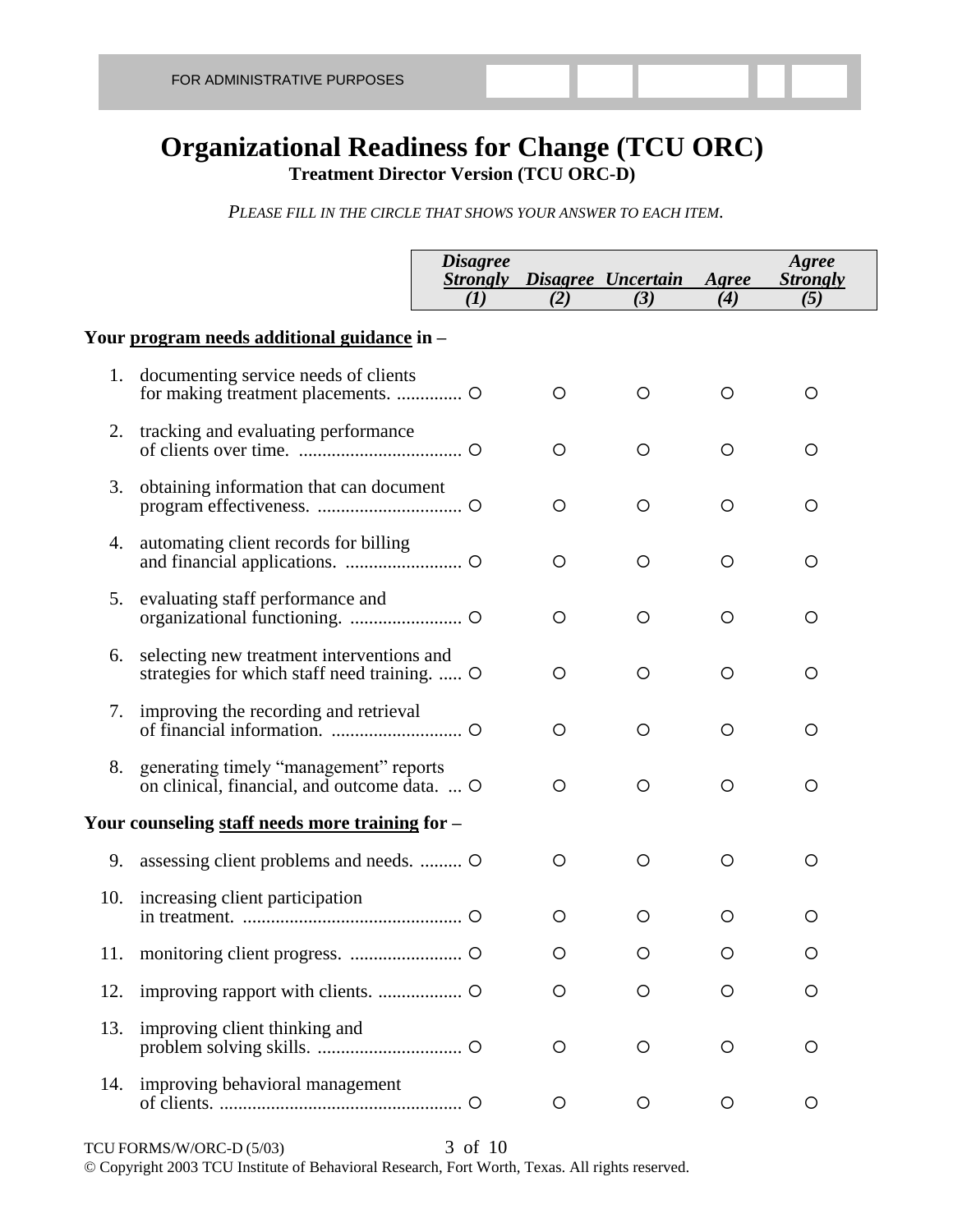|     |                                                                                               | <b>Disagree</b><br><b>Strongly</b> |         | Disagree Uncertain | Agree   | Agree<br><b>Strongly</b> |
|-----|-----------------------------------------------------------------------------------------------|------------------------------------|---------|--------------------|---------|--------------------------|
|     |                                                                                               | $\bf(1)$                           | (2)     | (3)                | (4)     | (5)                      |
| 15. | improving cognitive focus of clients                                                          |                                    | $\circ$ | O                  | O       | O                        |
| 16. | using computerized client assessments.  O                                                     |                                    | $\circ$ | O                  | O       | O                        |
|     | <b>Current pressures to make</b><br>program changes come from –                               |                                    |         |                    |         |                          |
| 17. |                                                                                               |                                    | $\circ$ | O                  | O       | O                        |
| 18. |                                                                                               |                                    | O       | O                  | O       | O                        |
| 19. |                                                                                               |                                    | O       | O                  | O       | O                        |
| 20. |                                                                                               |                                    | O       | O                  | O       | O                        |
| 21. |                                                                                               |                                    | O       | O                  | O       | O                        |
| 22. |                                                                                               |                                    | O       | O                  | $\circ$ | O                        |
| 23. | accreditation or licensing authorities.  O                                                    |                                    | O       | O                  | O       | O                        |
|     | How strongly do you <u>agree</u> or <u>disagree</u><br>with each of the following statements? |                                    |         |                    |         |                          |
| 24. | Your staff prefer training content                                                            |                                    | $\circ$ | O                  | O       | O                        |
| 25. | Your offices and equipment                                                                    |                                    | O       | O                  | O       | $\circ$                  |
| 26. | You have the skills to conduct                                                                |                                    | O       | $\circ$            | O       | O                        |
| 27. | Some staff get confused about                                                                 |                                    | O       | O                  | O       | O                        |
| 28. |                                                                                               |                                    | O       | O                  | O       | O                        |
| 29. | Psychodynamic theory is commonly                                                              |                                    | O       | $\circ$            | O       | O                        |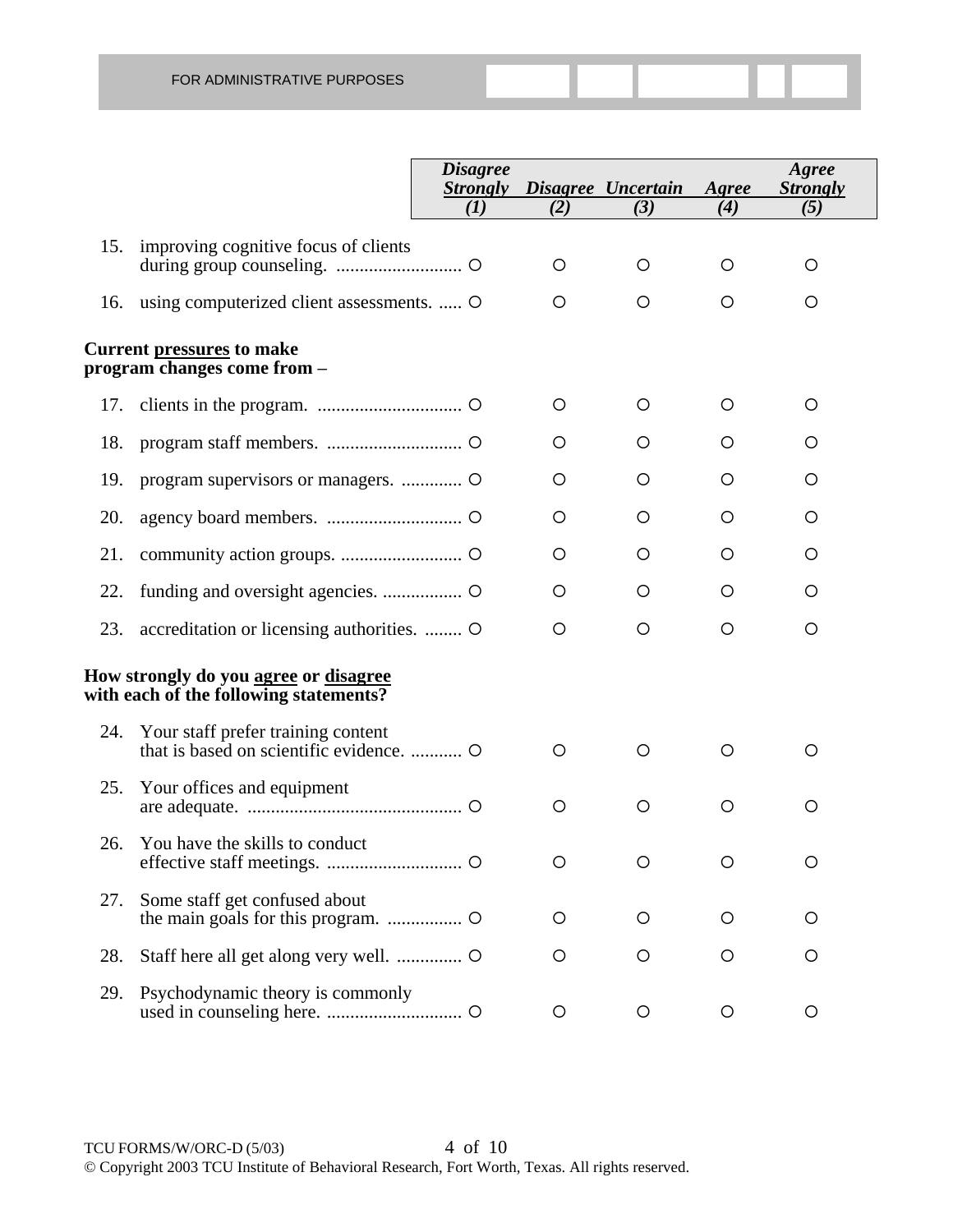|     |                                                                                                                                                                          | <i><b>Disagree</b></i><br><b>Strongly</b> |         | Disagree Uncertain | Agree | Agree<br><b>Strongly</b> |
|-----|--------------------------------------------------------------------------------------------------------------------------------------------------------------------------|-------------------------------------------|---------|--------------------|-------|--------------------------|
|     |                                                                                                                                                                          | (I)                                       | (2)     | (3)                | (4)   | (5)                      |
| 30. | Your staff often has trouble implementing                                                                                                                                |                                           | $\circ$ | O                  | O     | O                        |
| 31. | Program staff understand how this program<br>fits as part of the treatment system                                                                                        |                                           | O       | $\circ$            | O     | O                        |
| 32. | Treatment planning decisions for<br>clients here often have to be revised                                                                                                |                                           | O       | O                  | O     | O                        |
| 33. | Staff training and continuing education                                                                                                                                  |                                           | O       | O                  | O     | O                        |
| 34. | Offices here are adequate for                                                                                                                                            |                                           | O       | O                  | O     | O                        |
| 35. | You frequently discuss new counseling                                                                                                                                    |                                           | O       | O                  | O     | O                        |
| 36. | You were satisfied with outside training                                                                                                                                 |                                           | O       | O                  | O     | O                        |
| 37. | You used the Internet (World Wide Web)<br>to communicate with other treatment<br>professionals (e.g., list serves, bulletin<br>boards, chat rooms) in the past month.  O |                                           | O       | O                  | O     | O                        |
| 38. | You fully trust the professional judgment                                                                                                                                |                                           | O       | O                  | O     | O                        |
| 39. | Pharmacotherapy and medications are                                                                                                                                      |                                           | O       | O                  | O     | O                        |
| 40. | There is too much friction among                                                                                                                                         |                                           | O       | $\circ$            | O     | O                        |
| 41. | Some staff members here                                                                                                                                                  |                                           | $\circ$ | O                  | O     | O                        |
| 42. | You always listen to ideas                                                                                                                                               |                                           | O       | O                  | O     | O                        |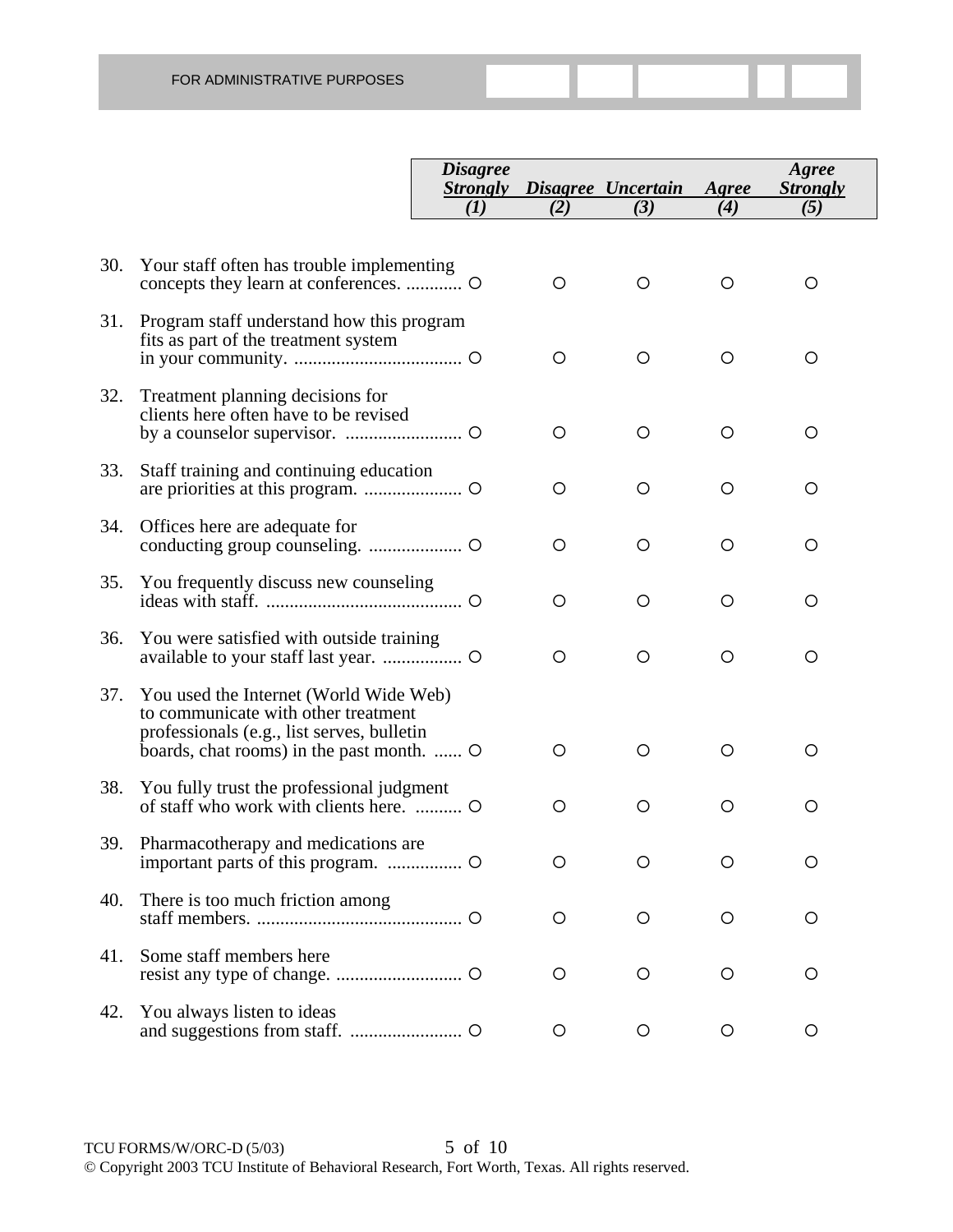|     |                                                                                 | <b>Disagree</b><br><b>Strongly</b> |     | Disagree Uncertain | Agree | Agree<br><b>Strongly</b> |
|-----|---------------------------------------------------------------------------------|------------------------------------|-----|--------------------|-------|--------------------------|
|     |                                                                                 | $\mathcal{L}(I)$                   | (2) | (3)                | (4)   | (5)                      |
|     |                                                                                 |                                    |     |                    |       |                          |
| 43. | Staff generally regard you as a                                                 |                                    | O   | O                  | O     | O                        |
| 44. | You have easy access for using                                                  |                                    | O   | O                  | O     | O                        |
| 45. | The staff here always works together                                            |                                    | O   | O                  | O     | O                        |
| 46. | Client assessments here are usually                                             |                                    | O   | O                  | O     | O                        |
| 47. | Your duties are clearly related to                                              |                                    | O   | O                  | O     | O                        |
| 48. | You learned new management skills or<br>techniques at a professional conference |                                    | O   | O                  | O     | O                        |
| 49. | You consistently plan ahead                                                     |                                    | O   | O                  | O     | O                        |
| 50. | You are under too many pressures                                                |                                    | O   | O                  | O     | O                        |
| 51. | Counselors here are given broad authority                                       |                                    | O   | O                  | O     | O                        |
| 52. | This program encourages and supports                                            |                                    | O   | O                  | O     | $\circ$                  |
| 53. | Behavior modification<br>(contingency management)                               |                                    | O   | ◯                  |       | ◯                        |
| 54. | You read about new techniques<br>and treatment information each month.  O       |                                    | O   | O                  | O     | O                        |
| 55. | Staff here are always quick to help one                                         |                                    | O   | O                  | O     | O                        |
| 56. | Computer problems are usually repaired                                          |                                    | O   | O                  | O     | O                        |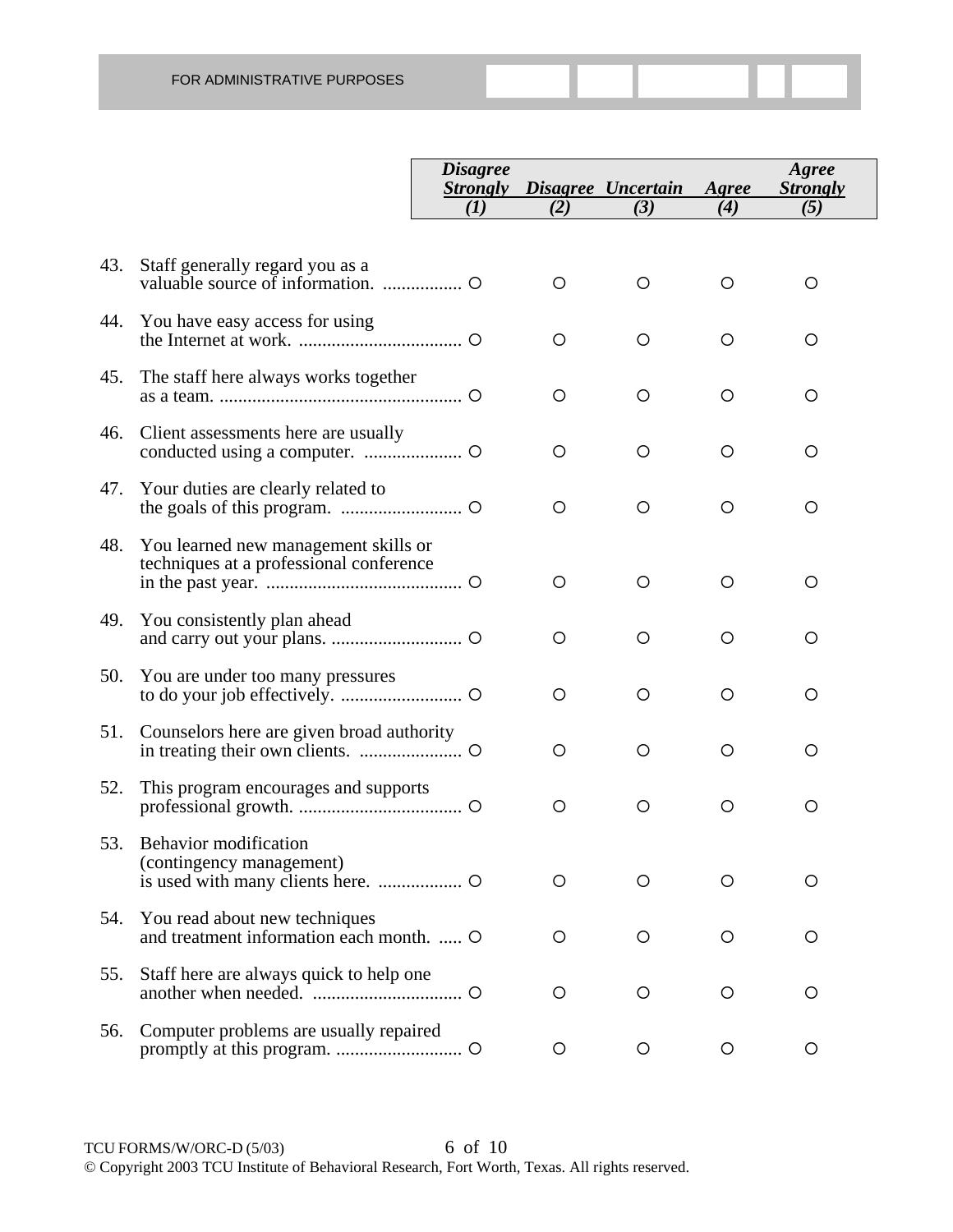|     |                                                                                  | <b>Disagree</b><br><b>Strongly</b> |     | Disagree Uncertain | Agree | Agree<br><b>Strongly</b> |
|-----|----------------------------------------------------------------------------------|------------------------------------|-----|--------------------|-------|--------------------------|
|     |                                                                                  | $\mathcal{L}(I)$                   | (2) | (3)                | (4)   | (5)                      |
| 57. | Novel treatment ideas by staff are                                               |                                    | O   | O                  | O     | O                        |
| 58. | There are enough counselors here                                                 |                                    | O   | O                  | O     | O                        |
| 59. | The budget here allows staff to attend<br>professional conferences each year.  O |                                    | O   | O                  | O     | O                        |
| 60. | You have enough opportunities to keep<br>your management skills up-to-date.  O   |                                    | O   | O                  | O     | O                        |
| 61. | Mutual trust and cooperation among staff                                         |                                    | O   | O                  | O     | O                        |
| 62. | Most client records here are                                                     |                                    | O   | O                  | O     | O                        |
| 63. | You are willing to try new ideas even                                            |                                    | O   | O                  | O     | O                        |
|     | 64. Learning and using new procedures                                            |                                    | O   | O                  | O     | O                        |
| 65. | This program operates with clear goals                                           |                                    | O   | O                  | O     | O                        |
| 66. | Staff members often show signs                                                   |                                    | O   | O                  | O     | O                        |
| 67. |                                                                                  |                                    | O   | O                  | O     | O                        |
| 68. | You usually accomplish whatever                                                  |                                    | O   | ◯                  | ◯     | O                        |
| 69. | You can change procedures here quickly                                           |                                    | О   | O                  | O     | O                        |
| 70. | Counselors here often try out<br>different techniques to improve                 |                                    | O   | O                  | O     | O                        |
| 71. | You used the Internet (World Wide Web)<br>to access drug treatment information   |                                    | O   | O                  | O     | $\circ$                  |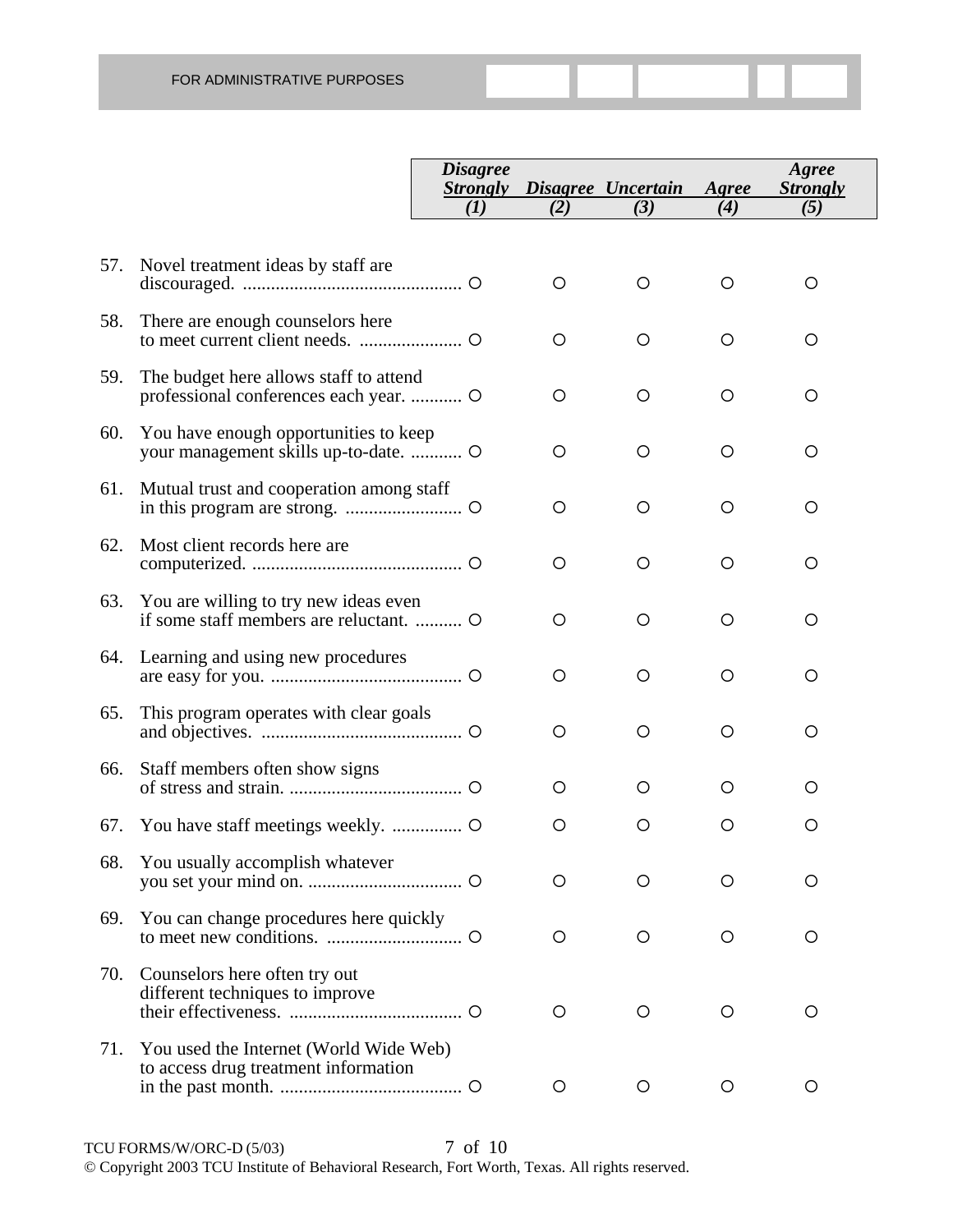|     |                                                                                                                           | <b>Disagree</b><br><b>Strongly</b> |         | Disagree Uncertain | Agree | Agree<br><b>Strongly</b> |
|-----|---------------------------------------------------------------------------------------------------------------------------|------------------------------------|---------|--------------------|-------|--------------------------|
|     |                                                                                                                           | $\bf{(}I\bf{)}$                    | (2)     | (3)                | (4)   | (5)                      |
|     |                                                                                                                           |                                    |         |                    |       |                          |
| 72. | The formal and informal communication                                                                                     |                                    | O       | $\circ$            | O     | O                        |
| 73. | You have program policies that limit staff<br>access to the Internet and use of e-mail.  O                                |                                    | O       | $\circ$            | O     | O                        |
| 74. | Offices here allow the privacy                                                                                            |                                    | O       | O                  | O     | O                        |
| 75. | You are sometimes too cautious or slow                                                                                    |                                    | O       | $\circ$            | O     | O                        |
| 76. | Staff members think they have                                                                                             |                                    | $\circ$ | $\circ$            | O     | O                        |
| 77. |                                                                                                                           |                                    | $\circ$ | O                  | O     | O                        |
| 78. | 12-step theory (AA/NA) is followed                                                                                        |                                    | O       | $\circ$            | O     | O                        |
| 79. | Program staff are always kept                                                                                             |                                    | O       | $\circ$            | O     | O                        |
| 80. | The heavy workload here reduces                                                                                           |                                    | O       | O                  | O     | O                        |
| 81. | You regularly read professional<br>journal articles or books                                                              |                                    | $\circ$ | $\circ$            | O     | O                        |
| 82. | Communications with other programs<br>that have similar interests would help.                                             |                                    | $\circ$ | O                  | O     | O                        |
| 83. | Staff readily implement your ideas                                                                                        |                                    | O       | O                  | O     | O                        |
| 84. | More open discussions about                                                                                               |                                    | $\circ$ | $\circ$            | O     | O                        |
| 85. | This program holds regular                                                                                                |                                    | $\circ$ | O                  | O     | O                        |
| 86. | You learned new management skills or<br>techniques from manuals or other<br>self-education materials in the past year.  O |                                    | $\circ$ | $\circ$            | O     | O                        |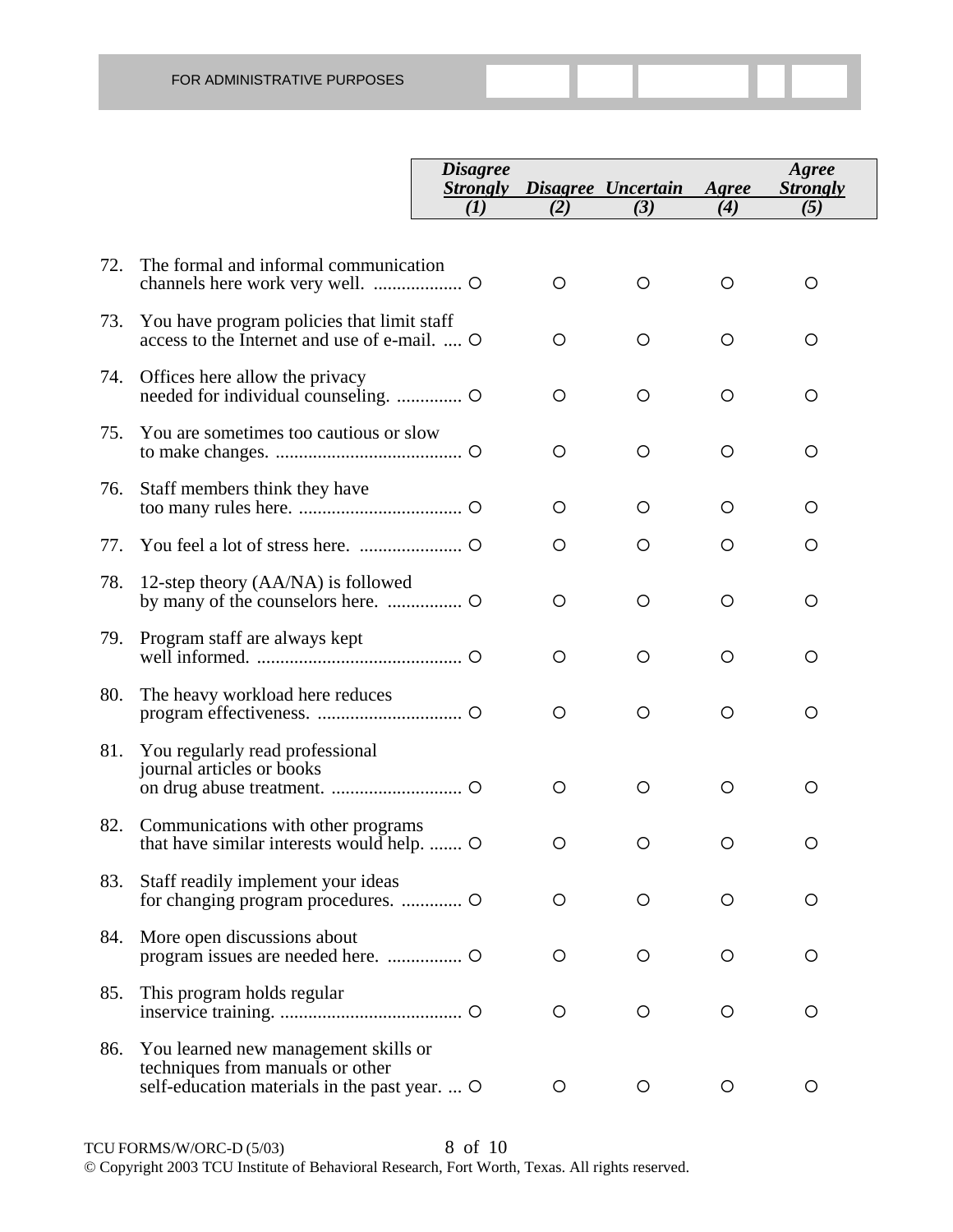|      |                                                                                      | <b>Disagree</b><br><b>Strongly</b> |         | Disagree Uncertain | Agree | Agree<br><b>Strongly</b> |
|------|--------------------------------------------------------------------------------------|------------------------------------|---------|--------------------|-------|--------------------------|
|      |                                                                                      | (I)                                | (2)     | (3)                | (4)   | (5)                      |
|      |                                                                                      |                                    |         |                    |       |                          |
| 87.  | You frequently hear good staff ideas                                                 |                                    | O       | O                  | O     | $\circ$                  |
| 88.  | Staff seek your opinions about counseling                                            |                                    | $\circ$ | O                  | O     | O                        |
| 89.  | You are effective and confident                                                      |                                    | O       | O                  | O     | O                        |
| 90.  | You have a computer to use in your                                                   |                                    | O       | O                  | O     | O                        |
| 91.  | Some staff here do not do their fair share                                           |                                    | O       | O                  | O     | O                        |
| 92.  | A larger support staff is needed to                                                  |                                    | $\circ$ | O                  | O     | O                        |
| 93.  | The general attitude here is to use new                                              |                                    | $\circ$ | O                  | O     | O                        |
| 94.  | You do a good job of regularly<br>updating and improving your skills.  O             |                                    | $\circ$ | O                  | O     | O                        |
| 95.  | Staff members always feel free to<br>ask questions and express concerns              |                                    | O       | O                  | O     | $\circ$                  |
| 96.  | You are highly effective in working with<br>community leaders and board members.  O  |                                    | O       | $\circ$            | O     | O                        |
| 97.  |                                                                                      |                                    | O       | $\circ$            | O     | О                        |
| 98.  | Direct access to counseling resources on<br>the Internet is needed by staff here.  O |                                    | O       | O                  | O     | O                        |
| 99.  | You have a clear plan for leading                                                    |                                    | O       | O                  | O     | O                        |
| 100. | Your staff readily follows                                                           |                                    | O       | O                  | O     | O                        |
| 101. | You have easy access to specialized<br>medical or psychiatric advice for clients     |                                    | O       | O                  | O     | O                        |